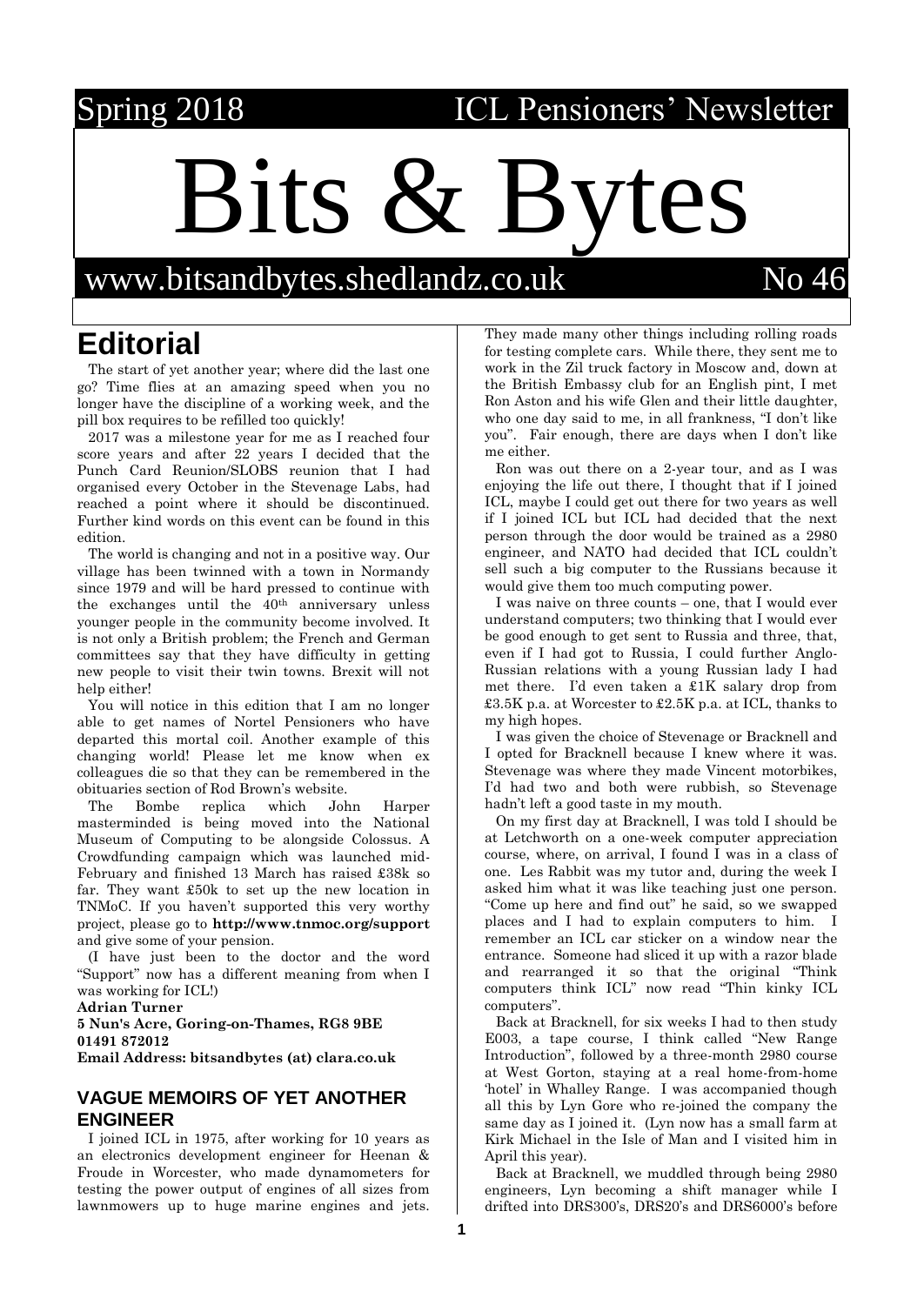being made redundant in 1993 after 18 years' service. It was a lovely opportunity to do something completely different, I never wanted to see another computer again.

Six months later, still enjoying my leisure, I was head hunted by CHOTS at Basingstoke to do hangaring (post-production reliability testing) of new DRS6000's from oop-north. Not really interested, but I thought that I'd do it for 6 months to get me through the winter. Seven years later, I got seconded to the CHOTS roll-out team installing PCs on RAF stations around the country, and Main Building and various other MOD sites near Trafalgar Square in London. I did one or two Army sites and a destroyer down at Plymouth, the destroyer being stripped and sold abroad four years later, but I don't think that was anything to do with me. My daughter is an officer in the Royal Navy and she sometimes spoke of the ICL / Fujitsu systems........................but I still love her,

I also got involved with the PC roll-out in prisons, enjoying being able to clear a space at parties by saying I'd just done six-weeks in Brixton Prison. We met some quite nice people amongst the guests in there

I ended my ICL days working for CHOTS out of RAF Strike Command at High Wycombe.

I retired in 2006 at age 65. Started as a Customer Service Engineer, finished 31 years later as a Customer Service Engineer. Though I was made redundant after 18 years, I was given pay in lieu of notice during the 6 months until I re-joined ICL, this time at Basingstoke, so 31 years in the continuous pay of ICL / Fujitsu - . I feel that I was made redundant after 18 years so that they wouldn't have to do the 'majority' thing at 21 years.

Retired 11 years now, I certainly don't miss the work, but there are one or two colleagues who made work such a pleasure and so entertaining. I did have a nostalgic trip to the computing museum at Bletchley Park recently, lots of 'Hot Tango and Alabaster' kit there, but the excellent 'bubble and squeak' in the restaurant was of greater interest. **Paul Burbidge**

# **CATS' TALE**

I was asked by my daughter to device a quiz to raise money for Pussycat Lodge, a cat charity. Trying to email it to her for approval, Windows Outlook Express rejected it. I'm used to rejection of my writing, but usually they give a reason. I wondered if it was her address, so I sent it to myself, still no luck. The title of the piece was Pussy Cat Lodge Quiz. All I could assume was the Puritan American ethos that clumsily prefers "in back of" to "behind" it could be their debasing of the innocent word "pussy"

I altered the heading to "Pussycat" the message went, and American values were preserved. My son builds model aircraft and whilst searching for plans of a plane, he naively Googled "models" and was inundated with the most un-Puritan of pictures.

To ensure I wouldn't corrupt anybody else, I delivered the quiz to the organiser of the cat charity and was asked in for a coffee.

Her companions were a couple of elderly cats. On balance I'm a dog person, consequently, cats make a beeline for my lap, resisting any attempt to dislodge them by digging in with their claws. However, this one was acting strangely, it ignored me and stared fixedly at the wall. While my hostess was making the coffee, I tried to attract its attention by making a "Here Puss" kind of noise, with no effect. I shoved the stool it was seemingly glued to, in case it was a stuffed cat. It might well have been, as it didn't budge. Over the coffee, I tactfully asked if it was deaf and she explained it wasn't as simple as that, the cat has been diagnosed as suffering from depression! I nearly spilled my drink trying not to laugh, but she was serious, and it seems there are cat behaviourists who treat the condition, at a price!

I'd assumed a cat hasn't a sense of the past or the future and lives for the day. It has a roof over its head, a basket, and meals on demand and in return it has to occasionally condescend to play with its owner. What has it got to be depressed about? I guess it'd be a problem committing suicide, having nine lives. But as with humans, so with cats, the ability to cope with trouble varies enormously, the lucky ones handle it, but some don't. I prattled on in this vein and just as I was leaving, she threw me, by telling me her other cat has been diagnosed with dementia! I couldn't handle this, made my excuses and left. My frivolity was misplaced, and I hope I hadn't upset her. I was going to buy her a couple of those new-fangled knitted scarves for cats- only £14 each, until today's post revealed my annual state pension increase to be only £3.50 a week. Now I feel depressed. **Dennis Goodwin**

# **My First Day in Computing**

My entry into the world of computing in 1960 was entirely unexpected and unplanned. The only thing that I knew computers at the time was that they were big, costly, arrived by lorry and that a computer delivery was sufficiently newsworthy for the TV cameras to turn up for the event.

My career game plan, in so far as I had one, was to complete my 'A' levels in Pure Maths, Applied Maths and Physics and then go on to university and study yet more maths. 3 less than sparkling 'A' levels meant a rapid switch to Plan B. What Plan B? Conscription had come to an end so the only option was to get a job, not something that I had given any thought to previously. A visit to the county youth employment officer only yielded a suggestion that I contact a number of 'blue chip' companies such as Rolls Royce, BP, etc. The list did include Elliott Automation. It was not a name that meant anything to me, but he had added in brackets "they pay well" so it seemed like a good place to start. I rang them up and explained that I was looking for a job; they, thinking that I was responding to one of their recent advertisement, invited me over for an interview.

I arrived at the appointed time and was duly shown round the ground floor demonstration centre of Elliott Automation at Elstree Way in Borehamwood. The centre was full of a bewildering array of very large, dull green cabinets, batteries of teleprinters and a variety of other bits and pieces some of which had flashing lights. I was to find out in due course that this ensemble was two NCR Elliott 405s and two Elliott 403s and, tucked away in a corner, an Elliott 802 and an Elliott 803. The story was that, as well as being a demonstration centre, they had started to run a computer bureau service and needed an operator to run the bureau work. I must have managed to conceal my sense of bewilderment because 2 or 3 days later I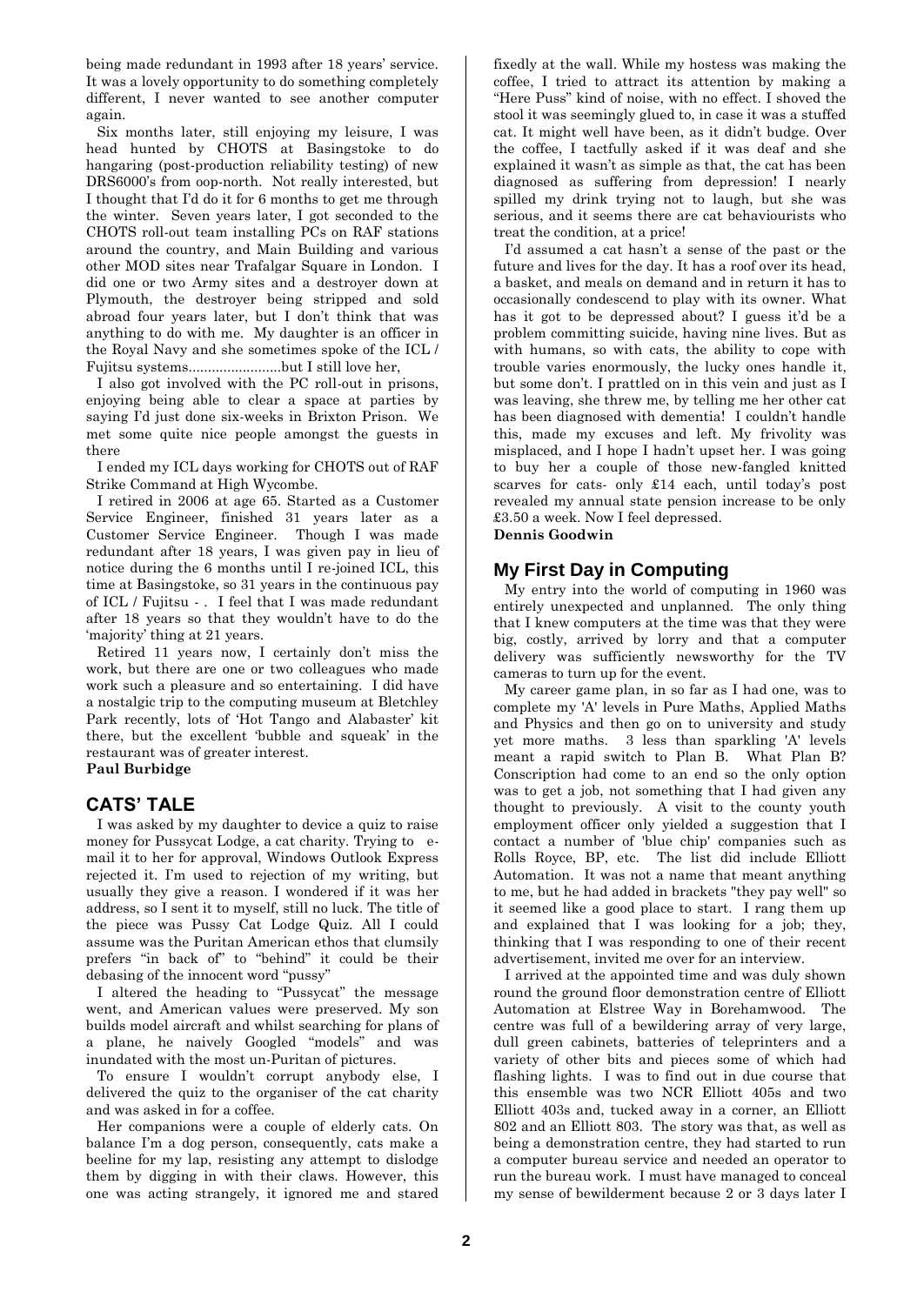received a job offer of computer operator with a pay rate of £9 10s 0d per week. As this was nearly double what I had been paid for a temporary holiday job it seemed a bit of a 'no brainer' so I promptly accepted the offer before they changed their mind. The only down side was that I now needed a motorbike to make the 18-mile journey to work each way which was not easy by public transport. Fortunately, even in those days, the Bank of Dad was able to help.

A couple of weeks later I turned up for the first day of my full time working career with very little idea of what lay in store. It started off with a very mundane briefing for all the new starters that week on matters like clocking in and clocking off, the dire penalties for being late; where to park your bicycle, motorcycle or car and the dire consequences of putting them in the wrong place and a raft of other administrative issues which may or may not have been relevant to me and my job. The location was a research lab and a factory as well as everything else so there were a wide variety of employee types and messages to be got across. After the briefing concluded I was collected by my new boss, a lady with striking red hair called Joyce. After a brief conference with Joyce and her boss, Reg, I was told that they thought that it would be a good idea if I sat in on a customer programming course that had started that morning. By that time the course was on morning coffee break, so I was infiltrated into the back row when the course resumed for its next session.

It was bewilderment time again. Programming, what was programming? Elliott 803 Autocode - I thought that I was going to be operating the 405s! If that was not enough the instructor, carrying on from where he had left off before the break, wrote up on the board  $a = a + b$ . I knew that my 'A' levels had been below par but I also 'knew' from 'O' level algebra that that equation could not be correct. Add confusion to bewilderment! I decided that, in the circumstances, it was probably best to keep a low profile and hope that things became clearer. They did, but only very slightly and it was a mighty relief to finally get through to the end of the day. I took the programming manual home with me that night to try and make sense of the day and to work out whether my new career was about to come to an abrupt halt.

Epilogue: I soldiered on, finished the course, became a bureau operator, became a programmer, left Elliott's and joined ICT, discovered the joys of punched cards (slotted and round), rediscovered computers, became a systems analyst and designer, became a project manager, worked in sales and sales support, etc., etc., worked in more ICT/ICL locations than I can now recall, but did include West Africa, Australia and New Zealand on my journey. I finally got found out and was put out to grass at the end of year 2000 having had more than 40 'interesting' years in computers / IT / ICT. One small irony was that my last journey to work covered a few miles of some of the same roads as my first despite having been round the world a couple of times in the meanwhile. I am still bewildered and confused by computers; this time it is with mobile phones, tablets, Facebook, Twitter, programmable central heating, et al., but I don't expect things to change. If I ever do finally catch up someone will only move the goalposts!

**Philip Sugden**

#### **2982 Arithmetic**

This story takes place in the mid-70s, which scarily is over 40 years ago, and sufficiently distant hopefully not to cause trouble. I was a junior engineer who had just moved onto regional support doing a mixture of software diagnosis and fault finding via VME dumps and error logs. The glamorous work around the central units was done by a group of high powered recruits recently recruited by ICL from our competitors. In those days of 2900 installations commissioning could take months and often involved very long CCTA acceptance testing, often having to be repeated due to the many faults that plagued us at that time. ("Mullard chips with that sir"..)

I recall a 2982 installation at a site in South Wales, no names but it used to produce a lot of statistical information, had been unusually troublesome due mainly to MT6 tape decks that regularly scrambled data and were generally awful. Let's just say if they were parachutes you certainly would not want to jump with one on your back. After many months of work and multiple attempts at the acceptance tests we finally got it through, handed over to the customer and went our various ways after a suitable celebration.

Around a year later the development labs in West Gorton discovered a fault in the Arithmetic Unit(AU) that apparently under 'certain' circumstances simply produced a wrong answer and then joyfully carried on. There then ensued a heated debate at the 'Elevated Engineer' level, a sort of 1970s moral maze, as to whether they should: a. Confess to the customer that some results, no one knew which or how many, over the last year were wrong or b. Just fix it at the next maintenance slot and whistle as you left the room.

I will let you to guess which option they took. I have often wondered which major infrastructure projects were planned, cancelled or built upside down as a result. It could explain a lot......

# **Andy Stone**

#### **System 4 Machines**

I joined the GPO data processing services (NDPS) in early 1972 as a computer operator at their Bristol data centre in Horfield. Telephone Billing and customer records were run on 3 x System 470s and a Leo 326. The 'glamour' of computer operations soon lost its attraction so in cahoots with an ICL engineer by the name of, let's say Mr X, I applied to join ICL and share the £100 bounty that ICL was offering new recruits. I was successful & duly started work on the other side of the fence at the Bristol data centre eagerly awaiting my share of the bounty. A complaint swiftly followed from the GPO that ICL had poached me and on this flimsy basis ICL withdrew the bounty. It should have been a warning for my future 37 year career with ICL of such things as promotion with longer job titles but little money, October revolutions twice a year and regular slogs from Bristol to West Gorton, but I ignored the warning.

In those days the machines were so unreliable that there were 3 shifts of engineers working 6 days a week, it was a pretty rare week when at last one of the machines was not completely dead. Frustrating for the customer, but great for an engineer who enjoyed working out what was causing the MMPE (Main Memory Parity Error), IOPE (Input Output Parity Error) & many more exotic fault conditions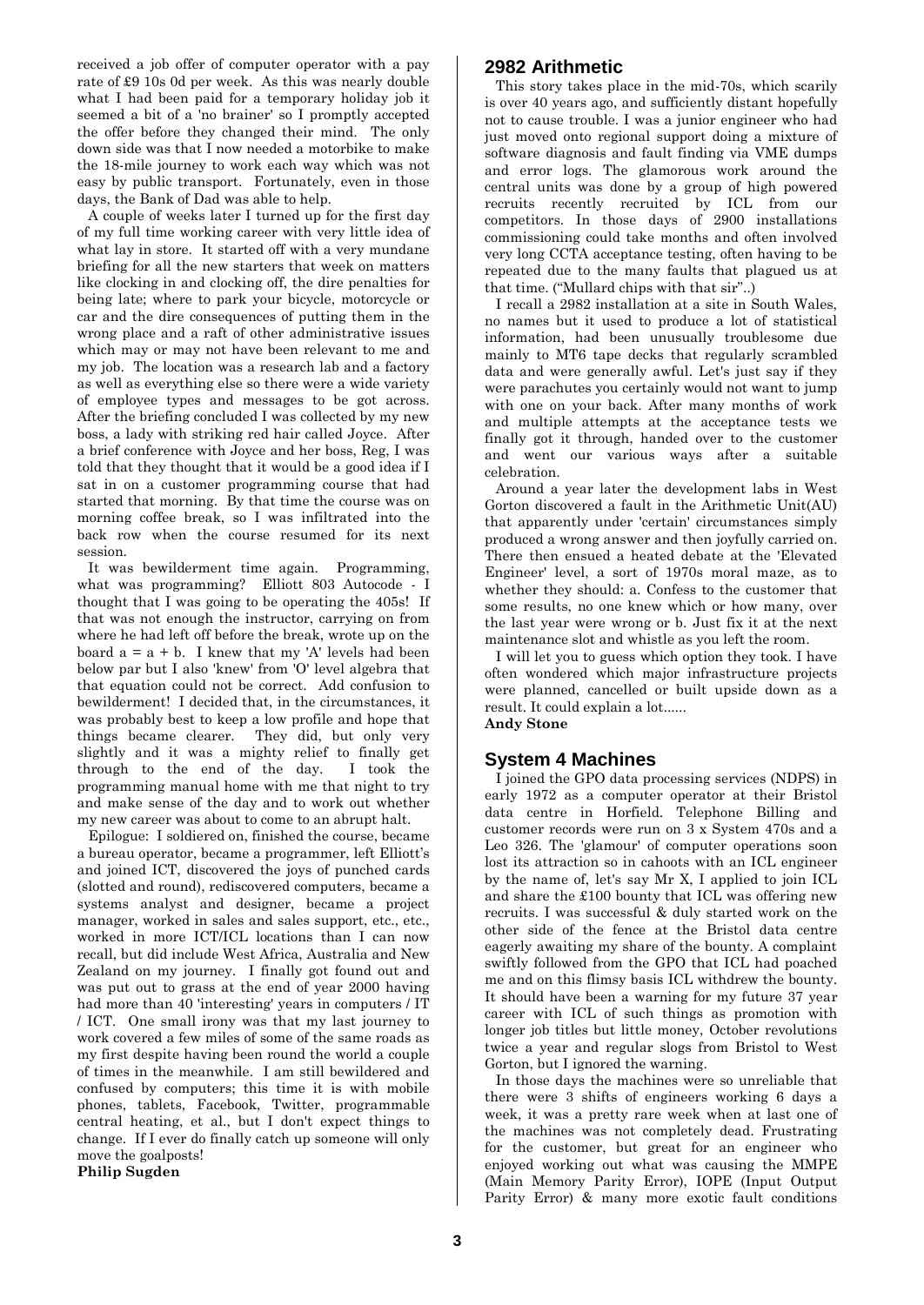that could appear on the very large ECP (Engineers Control Panel). Incidentally a very good way to get a full house on the ECP was to get an operator wearing a lot of nylon to touch the panel, instant Blackpool illuminations.

Practical jokes were not uncommon: a group of new joiners, including me, were asked to sort out an Annelex printer on the Leo that would not run. After many hours of scoping this and Avo'ing that, it was pointed out that the main drive motor was missing. It had been removed the day before.

System 4 used ECL logic, very quick for the time, but very power hungry. The 5v power supplies occupied a series of 6-foot cabinets populated with large column arrays of A101 power transistors on aluminium heat sinks with capacitors the size of buckets in the base. Allegedly if you were foolish enough to work on it with any rings on your fingers it was a very good way to amputate fingers. A common fault was a transistor going short circuit, which tripped the breakers and crashed off all the central units. The approved way to find the duff devices was to take out each one, they were about the size of pound coins, and Avo it for a short. The practical way of avoiding hours of tedious work was to get as many engineers as possible viewing the arrays and make and hold on the breaker. The trick was to detect the smoking transistor before it melted/vaporised and caused damage to the heat sinks. Once fixed you could then start fault finding on the central units as the power crashes had probably caused a couple of casualties amongst the ECL boards.

Later, as a regional support engineer I covered the SW and got to meet a great group of engineers struggling to keep the beasts running. Names such as Dave Travell, who kept a piece of 4x2 prominently marked 'Customer Relations', Roy and Jed in Exeter who had perpetual arguments as to whether round or square holes were better in punched cards, Jeff at SW Gas in Bath who had to maintain a vibrating computer - the main London to Bristol railway ran directly under it.

The SW gas machine was once the source of a question in parliament after an unfortunate OAP received a gas bill for many £1000s. After weeks of overtime rich diagnosis, it turned out that once every month or so a disc controller corrupted 2 bits in a byte thus circumventing the single bit parity. One does wonder how many people under or over paid before we found it.

Great fun System 4, but New Range, like an attractive girl across the dancefloor beckoned...

Oh yes, it later turned out that Mr X (remember him?) eventually became call out coordinator for the SW, in the process becoming the highest paid employee in the Region due to a brilliantly scheduled combination of Telephone Standby, Emergency Callout etc. It was apparently possible to claim more than 24 hours in a day. Now long-departed, he was a legend in his own lunchtime. **Andy Stone**

#### **1958-1992**

Hello, my name is Derek Haslam, aged 82 and I live in Chorley Lancashire.

I have only recently come across this Web site and so am not up to date with what has been printed in the past.

A bit about myself. I started with Power Samas in 1958 and did the standard punched card, sorters courses quickly followed by the Electronic Multiplying Punch - a 400 valve computer which, after a long course I knew well.

I also got married just prior to this course and at the end of it - as my wife came from Hatfield in Hertfordshire and I came from Atherton in Lancashire - we tossed up where we should live.

The North won, and I was offered a job as an engineer at British Rail, Crewe. We visited the area and liked it but before we could move there I was asked if I would base myself in Manchester rather than Crewe and, so we bought a house in Blackrod near Bolton and I worked in and around Manchester for a couple of years.

A vacancy came up in Malaya for an EMP engineer and I was asked if I would go out there for a year which we did and thoroughly enjoyed it. We were then asked if we would transfer to Ceylon and we stopped off there on the way home by boat but by this time Pat was pregnant and we didn't think it would be a good place to bring up a baby.

Back in Manchester again until I was asked if I would transfer to Preston where they were short of engineers. As I lived half way between the two centres it didn't matter to me, so I was transferred across. I must say I preferred it in Preston as I travelled around the countryside much more and it was a much nicer environment.

At this time, I was with Powers Samas who had one of the richest pension funds. Powers Samas was taken over by ICT and later by ICL and of course the pension aspect was moved across to these companies. I was retrained on the, I think, 1202 which was a 2000 valve computer, but I wasn't back on the field long before it became obsolete so was again retrained on the 1300 which I really liked and enjoyed working on.

Later I was again retrained on the 1900s and enjoyed that period but then I was asked to become first a team leader and then later, a supervisor.

Around this time the Preston office was closed, and we were transferred to Liverpool. I stayed in Liverpool until the Crosby officer was closed and we were again transferred back to Manchester.

Around this time ICL merged with Fujitsu and stayed that way I thought until I accepted voluntary redundancy in I think 1992.

I then started receiving my pension and was surprised to see it was coming from Northern Telecom and not ICL/ Fujitsu but as it kept coming I didn't query it.

The rest is history really. Northern Telecom went bust and into receiver's hands and it's been there for the last 8 years and still is. This means that whilst I still get a pension there have been no increments for the last 8years and, so it has become out of sync with current values. I queried with ICL why I was moved to Northern Telecom and apparently there'd joined up with them for a short spell and then left them but also left any pensioners who were not at that time still paying in to the pension scheme. As this was the year when I took redundancy I was left behind. ICL said I received a letter to ask if this was ok but I definitely did not and would never have left the ICL scheme voluntarily. As it's now way past the 5-year period when you can contest pension problems I can't do anything about it but I feel very bitter about the way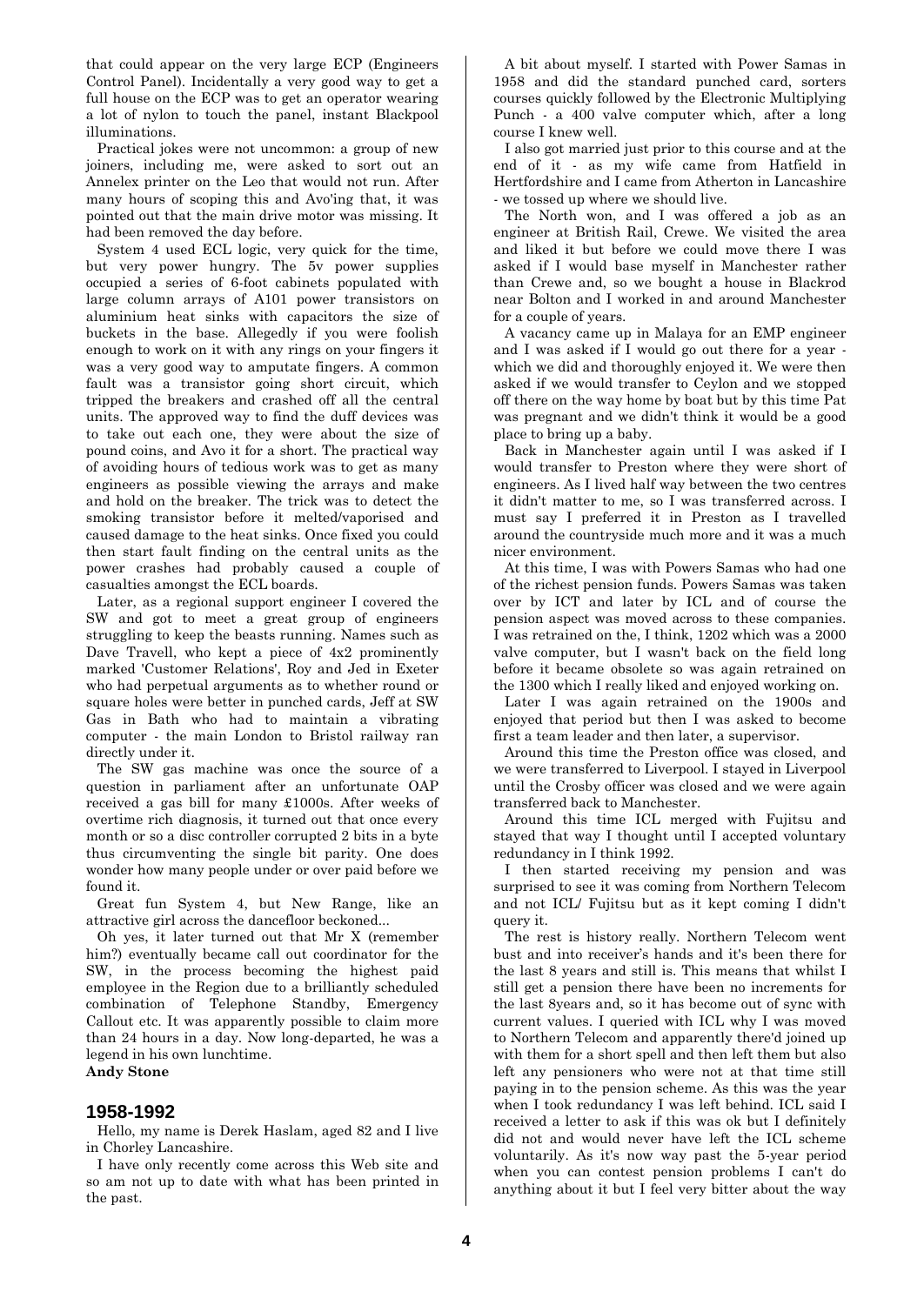ICL have treated all who are in the same boat as myself after over thirty years loyal service. **Derek Haslam**

### **DM1/ ICL Series 39 Level 30**

I was de-cluttering my loft when I found a curious small black box, with a model of a computer inside. I then remembered that I had been presented with the model of the DM1 (distributed mainframe) during the heyday of its development.

Rob Wilmott had been appointed Chief Executive of ICL and wanted a small office computer running the VME operating system, with the power of a mainframe but requiring no false floor, fan or air conditioning. It had to be capable of operating as a dual node system, use the fast fibre optic macrolan for disks and slower OSLAN for other peripherals.

A team was formed at ICL West Gorton. Brian Proctor was the architect. Derek Ashcroft led the processor team and Phil Broughton the I/O and store team. Andy Boswell was responsible for the system. Mike Eyre was initially the project manager but shortly after the start he handed that responsibility over to me.

Mainframe computers had previously always been housed in a steel frame, but we had to consider plastic. One very stressful day, the engineer responsible for the physical design, Sid Martin, breezed into my office to boast that he had designed 'the most complex structural foam moulding in Europe' - a challenge I felt we could do without!

To meet the exacting requirements that had been set for us, the recently available LSI technology would be necessary. Brian joined a small group to search the world for a suitable manufacturer. The Japanese Fujitsu 8000 cell CMOS (C8K) process was chosen.

I had been leading the 2966 development and was used to large computers with dozens of printed circuit boards. These often went through many modification levels before functioning properly. It came as a shock to me to learn that we would have to rely on an inhouse Design Automation (CAD) system to help us get the design of the chips right first time.

The equivalent of seven 2966 computers were engaged round the clock, seven days a week, for over six months to help us complete the design. This was before the days of broadband, and magnetic tapes would be taken by courier and flown to Japan. Fujitsu would validate the design and deliver to us a prototype chip. Fifteen engineering meetings in Japan were necessary to sort out problems. ICL designed 42 C8K chips, and a typical system would require 60. To my relief, although a few changes were made subsequently, the processing node ran the VME operating system within 5% of expected performance without a single chip design iteration.

DM1 was launched as the ICL Series 39 Level 30 System in 1985.

# **Colin Skelton**

# **ICL Morale**

I recall a meeting in the Southampton Region to gee up the low morale within the engineers at the time. We were asked to contribute something that we liked about ICL.

One of the D.P. engineers very close to retirement offered this …

I have 5 things I like about ICL: half past five Monday, half past five Tuesday, half past five Wednesday." I couldn't catch what the manager said as the laughter was too loud. **Dave Bland**

# **Piracy in the English Channel**

Alan Gillman recalls that when he was told the company was moving into retail, by the acquisition of Singer, that he considered the Company lacked the skills as a mainframe servicing team to operate in this area. However front-line skills are very adaptable and when an issue was discovered with the Channel ferries onboard Bureau de Change computerised tills and more importantly the automated exchange rate display boards which they drove, some cunning solutions needed to be devised.

The issue was that if (by accident) the equipment failed, the exchange rate was what the teller in the bureau said it was, and not the computer recorded figure. It was therefore to the advantage of some devious tellers, to ensure the equipment did fail, and the number of incidents was growing uncontrollably.

At the same time the Ferry Company started to complain about the reliability but rejected the possibility that it was their staff. What was needed was a way of proving to the ferry company that repaired and working units were failing as soon as they were sent beyond the three-mile limit. Short of having a person standing over each teller a solution had to be found.

The final solution was to photograph each unit when it was returned to the ferry alongside the front of the daily paper for that very morning, when enough of these photographs had been collected they were presented to the ferry company and they were asked to verify our suspicions that the issue was not reliability, but possible piracy.

It did not take long before the robbery of "pieces of eight" stopped, in fact it was an overnight event and suddenly the reliability returned to normal. **Bill Blake**

# **Yet Another ICL Anthology**

 Just before Hamish Carmichael died, he asked me if I would finish the 3rd anthology ("yet another ICL anthology") in conjunction with his widow Kathy. He had amassed a sizable collection of stories but there was still some way to go. So, I am writing to as many people as I can to see if they have any further amusing or preferably, wicked, anecdotes. Spread the word as far as you can and send contributions to dik@leatherdale.net . It is unlikely that it will ever appear as a "proper" book, but it will end up on the Bits & Bytes website, next to its two predecessors **Dik Leatherdale**

#### **Redundancy**

The day ICL made me redundant is for ever etched in my memory. I knew my number was up when I saw the HR lady the previous day - we only ever saw her on such occasions. A pocket full of garlic the next day failed to keep her at bay. One by one we were called to the manager's office to be told good or bad news - bad in my case. Now this might have been a tricky interview at the best of times. But this was not the best of times. I'd never met this gentleman before although he'd been my two-up manager for 6 months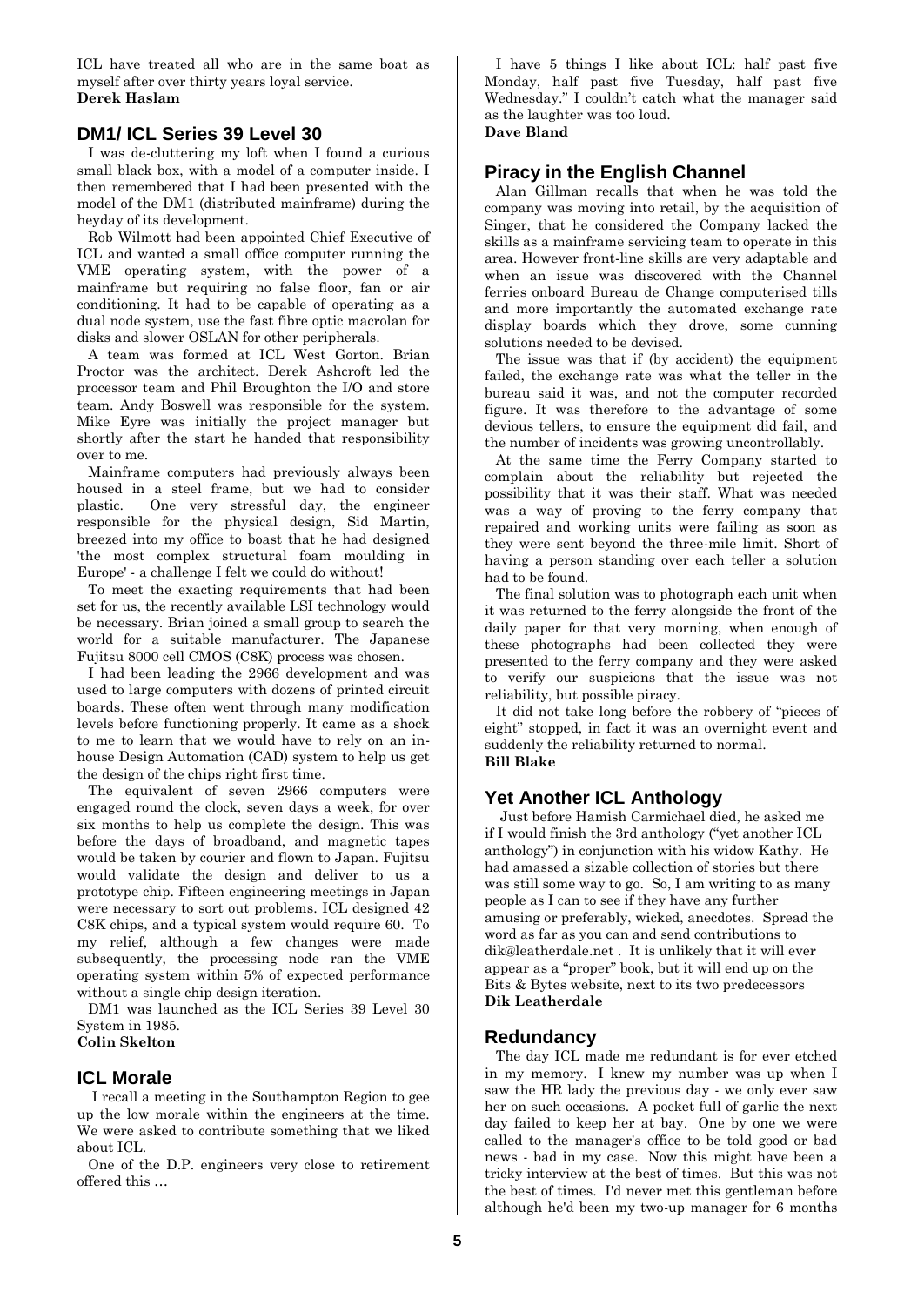and had office 10 feet away. Apparently, he didn't consider it part of his job to meet the peasantry.

You'd have been proud of me. I resisted the temptation to enquire "and who would you be exactly?" though I did think I might. Instead I waited until he'd finished and said, "Well you won't want me to travel to Stevenage (from south-west London) every day on expenses for the next 90 days, then will you?" Once that was established I announced that I would relocate back to my theoretical home base in Bracknell. But by this time the posh office at Waterside Park (whence I'd come) had closed. Theoretically I'd been relocated to Reading and then back to another building in Bracknell while I'd been working in Stevenage. I made a couple of phone calls and left Stevenage for ever that afternoon.

Once safely ensconced in Bracknell I emailed HR enquiring why I'd never received my relocation allowance (two week's salary - not something to be sniffed at in the circumstances) when my base had been changed. I was informed that I wasn't entitled to relocation allowance unless the building was a long way from the town centre and there was no on-site catering. I knew this was nonsense but rather than arguing the toss I replied that the office was well over a mile away from the town centre and that the catering (such as it was) had been closed the previous month on the instruction of the local public health inspector (which was true).

So, it was that I got two week's money for moving offices while serving out my 90 days consultative period before being made redundant. Not sure if that was a unique achievement, but it must have been close.

**Dik Leatherdale**

#### **ICL Defence Systems**

I joined ICL Defence Systems at Winnersh 1Oct87. I had been recruited by the late Brigadier Norman Green (Ret'd) from the Royal Australian Air Force. Iain Colquhoun had replaced Norman as Head of International Defence System (IDS) while I was in transit from Australia, but Dr Cliff Cundall Kindly held me supernumerary until a job became available in IDS.

I worked initially outside the secure area with the late Neil Horler and John Hughes, before joining IDS as Senior Consultant C3I. After about a year, I took leadership of the IDS Consultants Group, with the late Hamish Carmichael as our Police Consultant. I was thinking of Hamish this morning, and my wife found this site and the sad news of his passing. I can add nothing to the glowing recollections already on the site but am astonished that I didn't know that he played the guitar. Amongst many other gems, Hamish informed me of the long-established wisdom that there were Ford and Vauxhall backs. If your back hurt driving the Vauxhall, then changing to a Ford seat would see one right.

I worked for Iain Colquhoun for another year or so, before being recruited by Mike Dolan to take over from Colin Aldridge as Account Manager for the UKAIR programme being managed by DESC Ltd, the strange charity set up to facilitate the takeover of ICL by Fujitsu. Other salesmen working at DESC were Tim Parker, John Cousins and Brain Skinner. I provided Sales input the unsuccessful Pilot JOCS bid and worked closely with EDS Defence at Hook to provide a messaging solution for JOCS, the follow-on project.

When DESC was reabsorbed I worked for Jan Woolston at the Suttons Business Office with people like Mick Bell and then moved primarily to the Fujitsu Building at Viables Industrial Estate, Basingstoke, where I worked for Martin Beazley and then John Dunn. I took Voluntary Redundancy in 2000 and worked for Northrop Grumman Mission Systems Europe until I retired in 2007 and moved to Devon.

Wish that my memory could hold a candle to Hamish's, but it can't, c'est l'age vieulle. If anyone is at all interested, I may be able to remember a few anecdotes about those units and some of the people from Defence. Is Peter Janikounn still with us?

Kind regards,

**John Spurgeon** 

#### **Smoke and Mirrors**

In the days when ICL was headquartered in Putney, there were three buildings anybody crossing Putney Bridge couldn't really miss. On the South (Putney) side stood ICT/ ICL House formerly Hotpoint House and before that, the site of a bus garage operated by the London General Omnibus Company.

On the north (Fulham) side were Bridge House South and Bridge House North. Behind these two buildings was the lunchtime watering hole The Eight Bells, often referred to as Bridge House East. For it was here that gossip was exchanged, brains were stormed, and deals were done between ICL staffers who might not otherwise meet.

Many readers will be familiar with the story of the ICL 2903 launched in 1973. A dramatically costreduced version of the successful, but by then ageing ICL 1900 it was firmly aimed at entry-level computer users. The revenues from nearly 3,000 sales kept ICL afloat during the difficult period of transition from 1900 to "New Range" (a.k.a. ICL 2900). In 1975 the introduction of the 2904 allowed a growth path for 2903 users whose workload had expanded (as is often the case).

By the early 1980s the second generation of the 2900 range included the 2950. The 2950, like the 290x, was a microprogrammed computer which was capable of supporting, not only the 2900 order code, but also 1900 programs including those running on the 290x by using the DME-2 version of the microcode. In theory this gave 290x users a further growth path.

But theory isn't always reflected in practice as readers will be all too aware. The mid to late 1970s had been a painful experience for first generation 2900 users. In particular the VME operating system was, with some justice, considered complex and unreliable. By 1980, this had been triumphantly overcome but VME's early reputation clung to the whole 2900 range like a bad smell. So, it was that despite the evident need for more powerful 290x machines, sales of the 2950 running DME-2 were pretty dismal.

Enter at this point one Brian Cook, a consummate marketing man working in Bridge House South. It was Cook's inspiration to rebrand the 2950 running DME-2 as the 2905. It was, as it turned, out a notion of genius. No hardware or software development was required so the costs were zero as was the timescale. Just as important was the avoidance of internal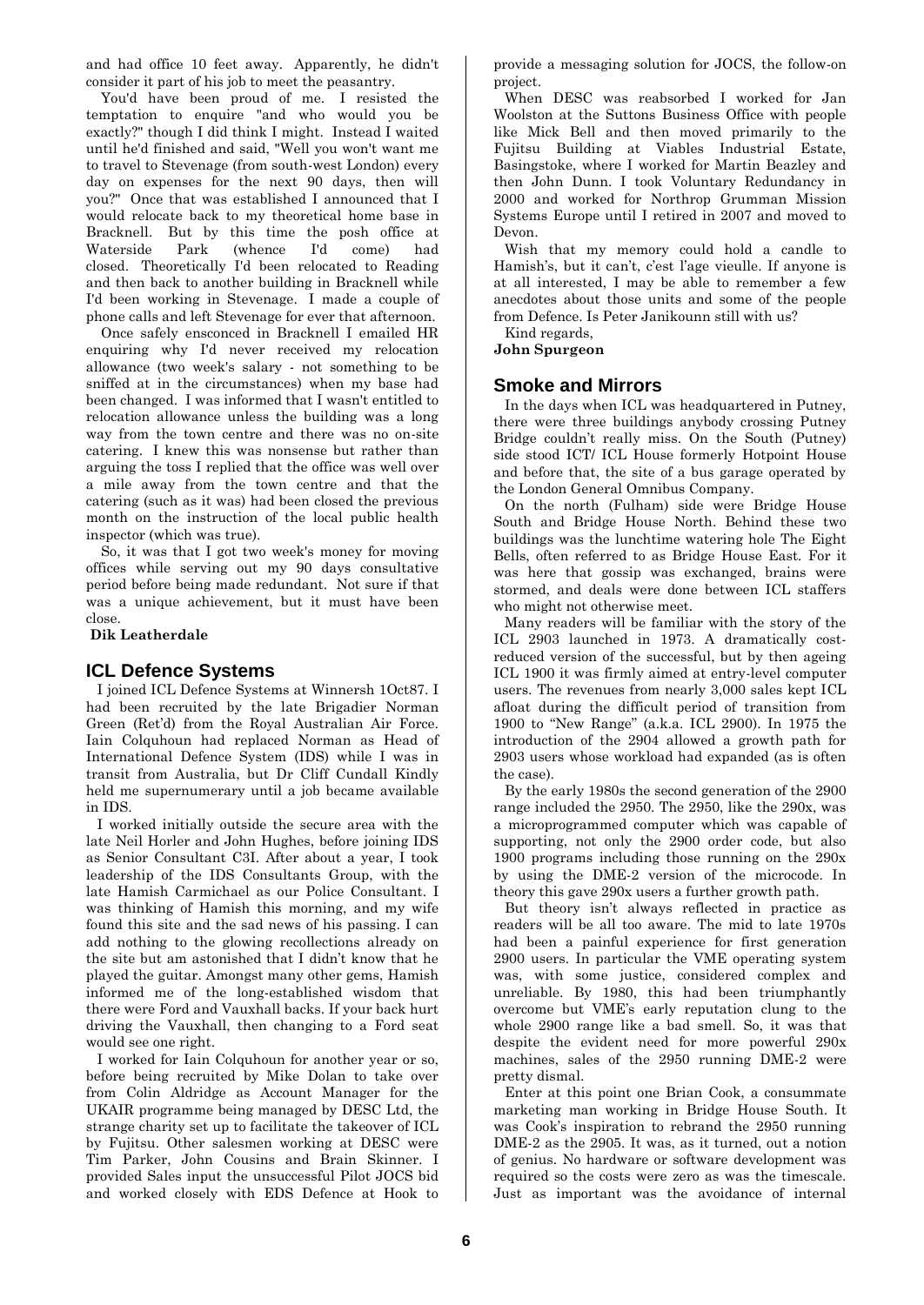company politics which would certainly have delayed matters and might well have kicked the idea into touch altogether. It seems that Product Development Group were not even informed, much less consulted. Had they been, I have it on good authority that serious objections would have been raised. Extending the life of the 1900 order code was then against established company policy.

Not even the factory-fitted identification logos were changed — replacements were applied as part of the installation procedure.

Sales picked up immediately. 2905s, while not exactly flying off the shelves sold in respectable numbers to 290x users who might otherwise have been lost to ICL entirely and who had steadfastly refused to entertain the prospect of owning a 2950. And this at a time when ICL's fortunes were at a seriously low point.

The nomenclature of the 2900 range was (deliberately?) confusing. The low-numbered models (290x) were 1900 order code machines. Higher numbered systems ("proper" 2900s) were designed for the New Range order code, but the 2960 and all of the second-generation S-Series machines were capable of supporting either.

So, was this idea conjured out of the air in The Eight Bells one lunchtime? It seems likely that it was. That was Brian Cook's wont. Did he save the Company? That might be a bit of a stretch, but his cunning sleight of hand certainly contributed a great deal when it counted most.

Not long afterwards, a meeting involving ICL's then new chief executive Robb Wilmot was seriously delayed when somebody, assuming Bridge House South would be in the south side of the river in Putney, spent ages failing to find it Bridge House South was summarily renamed Bridge House.

In the 1990s ICL moved out of Putney and Fulham altogether. A heavily rebuilt ICL House is now luxury flats, Bridge House South, an hotel and Bridge House North houses a travel agent. Only Bridge House East remains, echoing to the sound of ghostly chatter and the gentle clink of lunchtime glasses.

**Dik Leatherdale**

**Thanks to the late Chris Cheetham, Steve Black, Rod Brown, Virgillio Pasquali and Brian Aldous.** 

# **Reunions The West Midlands ICL Pensioners**

Meet for lunch, beer and a chin wag, bi-monthly on First Tuesday of the month, usually at The Square Peg, Corporation Street, Birmingham, B4 6PH from 12 noon. (Attendees are usually former Customer Services MF Engineers, POS, Key Edit, etc., from BIR03, BIR04 and 'guest visits' from NOT02). All welcome!

# **Newcastle Friday Club**

On the first Friday of each month Ex (and current) ICL/Fujitsu employees from the North-East meet for a beer and bite at Wetherspoons Quayside Pub in Newcastle; we meet at 12:30, and any Ex ICL/Fujitsu people from the North East or who have had any contact with the North East are welcome. **Mike Green 0191 386 6787**

# **ICL Central London**

The next reunion will be on Wednesday **18 April 2018** at **The Shakespeare's Head, 64 Kingsway** from 12 noon. The pub is on the eastern side of Kingsway just south of Holborn tube station.

# **MOD MOB**

Retired and active staff from the London and MOD UK unit has met up for a number of years now, so we have now established ourselves as a sociable group of individuals. The date of the next meeting will be posted on Rod Brown's B&B Repository website.

Anyone who is retired or active and wishes to meet up with individuals who worked anywhere on MOD contracts or in the group is welcome. Lots of people worked in CHOTS as well as in the main MOD team and all are welcome, security clearance not required, just bring a smile. Email to **[modmob\(at\)shedlandz.co.uk](mailto:modmob@shedlandz.co.uk)** for enquiries.

# **Kidsgrove-Drawing-Office**

The Annual reunion is held at the Bleeding Wolf, Scholar Green on the first Monday in December **[brian\(at\)morrismail.co.uk](mailto:brian@morrismail.co.uk)**

# **Liverpool Engineers**

We now meet about midday on the second Wednesday of every month at Weatherspoon's, Great Charlotte Street near Lime Street Station. **Bill Wood 0151 426 4025** 

**Watford-Harrow- Feltham Mike Ray 01895 230194 East Grinstead 81 Club Gordon Franklin 01342 328479 East Midlands UB40s Brian Skeldon 0115 9725119 ICL Midlands Brian Trow 01785 257317 LEO Computers Society John Andrews GlobalLeoSociety@gmail.com Surrey Engineers Trevor Harding 01483 565144 trevor(at)harding14.plus.com West Gorton Reunion Eric W Watts 01457 875080 West Branch Engineers** Eric Reynolds has moved. No replacement notified. **West Kent Reunion Ron Harding 01732 761076 ICL Old Buggas Les Mowbray www.cuin.co.uk/oldbuggas/ ExICL Kidsgrove Nick Edmonds 01270 585953 nick.edmonds(at)yahoo.co.uk**

# **Punch Card Reunion/SLOBS**

I'm sorry it is the end of the Reunions but as you say we are all getting older. I'm 92 next month!! I think I have attended all of them since. *(John was always the first person to apply for a ticket! Ed)*

I joined Powers in 1953 on £7-15 a week with alternate Saturday and no paid overtime which was quite frequent. I started in the South London area on